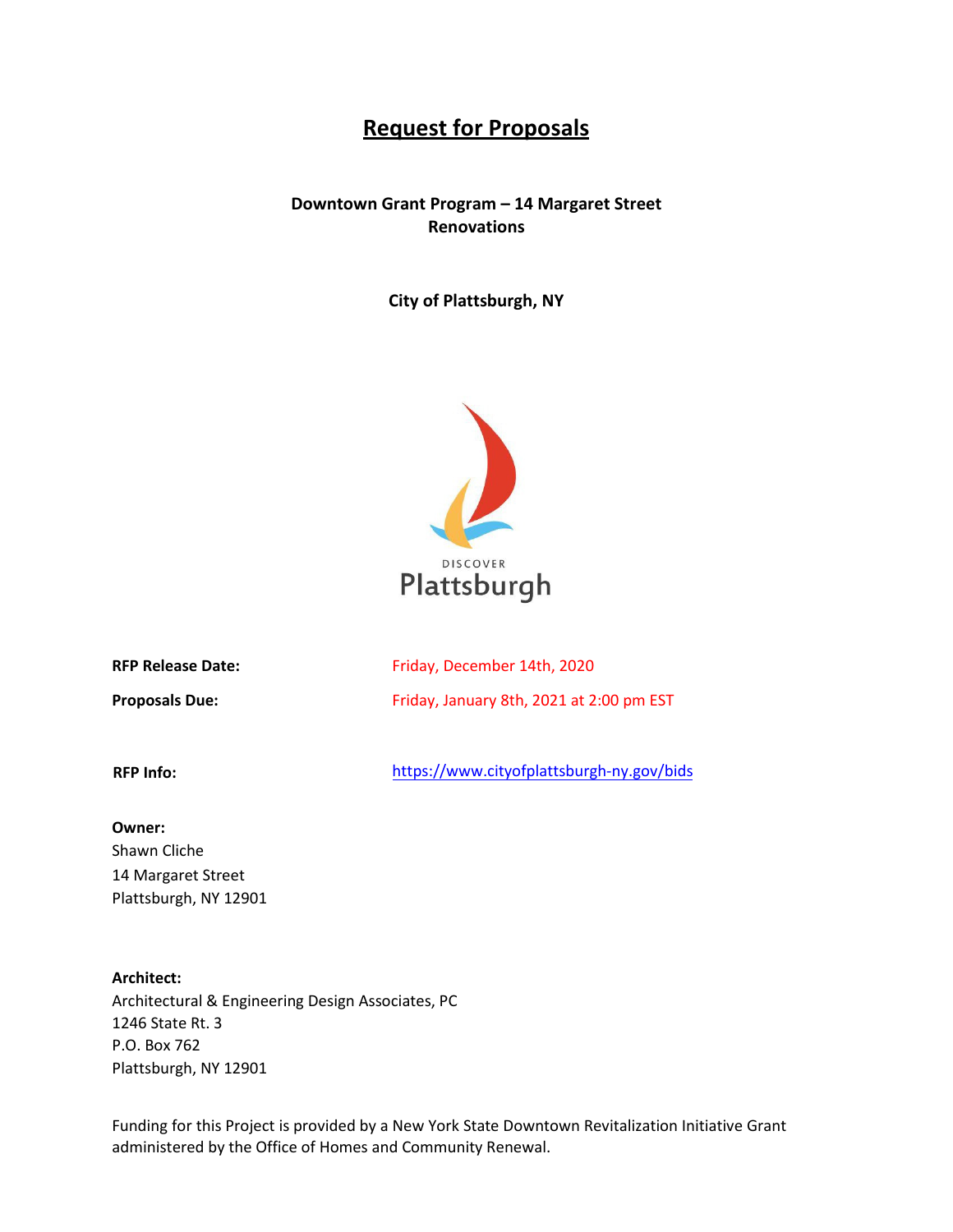# **INVITATION TO BID**

The City of Plattsburgh and Property Owner invites general contractors who can provide the services requested herein to bid on Downtown Grant Program - 14 Margaret Street Renovations and related work at the existing commercial building located at 14 Margaret Street, Plattsburgh, NY 12901.

Minority and Women Owned Businesses are strongly encouraged to respond. The grant source funding this project has an M/WBE requirement of 10% MBE and 10% WBE. If unable to meet this requirement, please describe why in the bid proposal.

The selection of the contractor will be made without regard to race, color, sex, age, religion, national origin, or political affiliation.

All submissions become property of the City of Plattsburgh upon submission. Hard copy submissions may be hand delivered or mailed to:

> Community Development Office City of Plattsburgh Attn: Downtown Grant Program – 14 Margaret Street Renovations 41 City Hall Place, Plattsburgh, NY 12901

Electronic Copies may be emailed to Ethan Vinson, Project Coordinator, at vinsone@cityofplattsburghny.gov.

Any questions or concerns to this RFP can be addressed to Ethan Vinson, Project Coordinator, a[t](mailto:vinsone@cityofplattsburgh-ny.gov) [vinsone@cityofplattsburgh-ny.gov.](mailto:vinsone@cityofplattsburgh-ny.gov)

# **Work Scope Summary: (See Construction Drawings for more detail)**

The plan for this project is to renovate the interior of 14 Margaret Street, a commercial building in downtown Plattsburgh. This work will involve the renovation of commercial space, the main hallway, flooring, walls, ceiling, conversion of a storage area into a brewery space, and the related demolition, plumbing, and electrical work as identified in the construction drawings. Environmental testing has occurred at this project site and no Lead Based Paint or Asbestos Containing Materials were identified.

# **Project Timeline:**

Release of RFP: 12/14/2020 Receipt of proposals from bidders: 1/8/2021 by 2pm Estimated award to contractor: 1/14/2021 Work Complete Latest by: 11/1/2021 **(Work can begin as soon as possible however. Please include in your proposal estimated start and estimated completion date.)**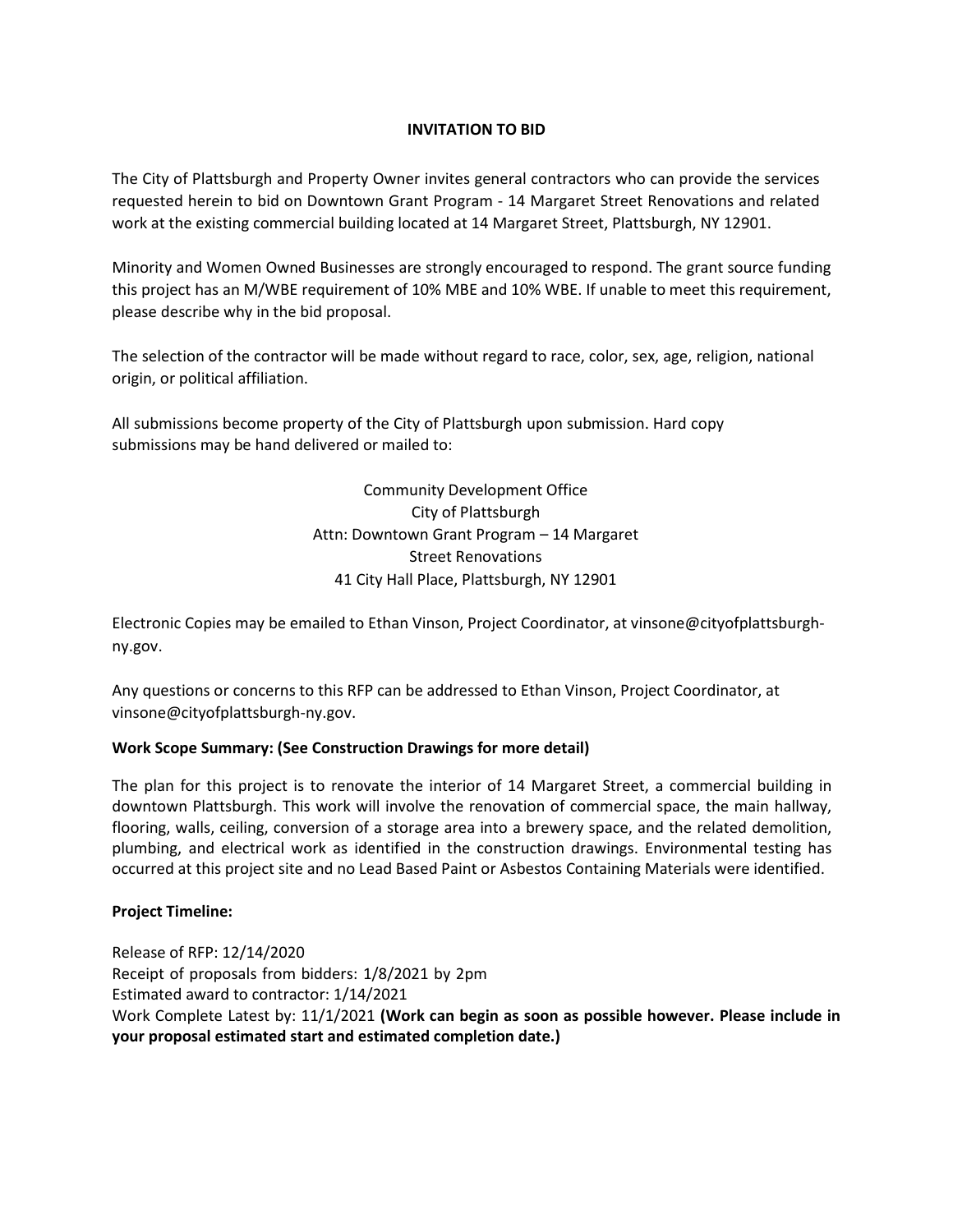#### **Evaluation of Proposals:**

The City and Property Owner reserves the right to amend, withdraw, and cancel this RFP. The City also reserves the right to reject all responses to this RFP at any time prior to agreement execution. Furthermore, the City reserves the right to request additional information about any and all proposals that, in the City's opinion, is necessary to assure that the Company's competence, number of qualified employees, business organization, experience, and financial resources are adequate to perform the Services.

All proposals shall be reviewed to verify that the Company has met the minimum requirements as stated in this RFP. Proposals that have not followed the rules, do not meet minimum content and quality standards, and/or do not provide references will be rejected as non-responsive. No contract will be awarded except to the responsible bidder capable of performing the type and quality of work contemplated.

### **Additional Information:**

**Compliance to Federal & State Regulations** Contractors and subcontractors must comply with all Federal and State regulations and rules pertaining to projects funded through Homes and Community Renewal.

### **1. General Contractor Approval:**

Contractors will carry all insurance required by the City Building Inspector's Office and the Community Development Office. This requirement will include, but is not limited to, lead base paint insurance with the City of Plattsburgh listed as additionally insured on the policy. The General Contractor must be or will be registered with the City Building Inspector's Office Before a permit will be issued for any work to commence

#### **2. Sub-Contractor Approval:**

General contractors are responsible for all subcontractor work on approved projects. Subcontractors who bid work items separate from the general contract must provide insurance and registration to the City of Plattsburgh Building Inspector.

### **3. Pre-Construction Conference:**

Pre-construction conferences will be held with the property owner, contractor, and Community Development Office, prior to entering into construction contracts including the signing of a bid bond. These meetings will be scheduled at the request of all parties involved with the project.

#### **4. Notice to Proceed**

The Contractor will be given thirty (30) business days from the date of entering into the contract to commence.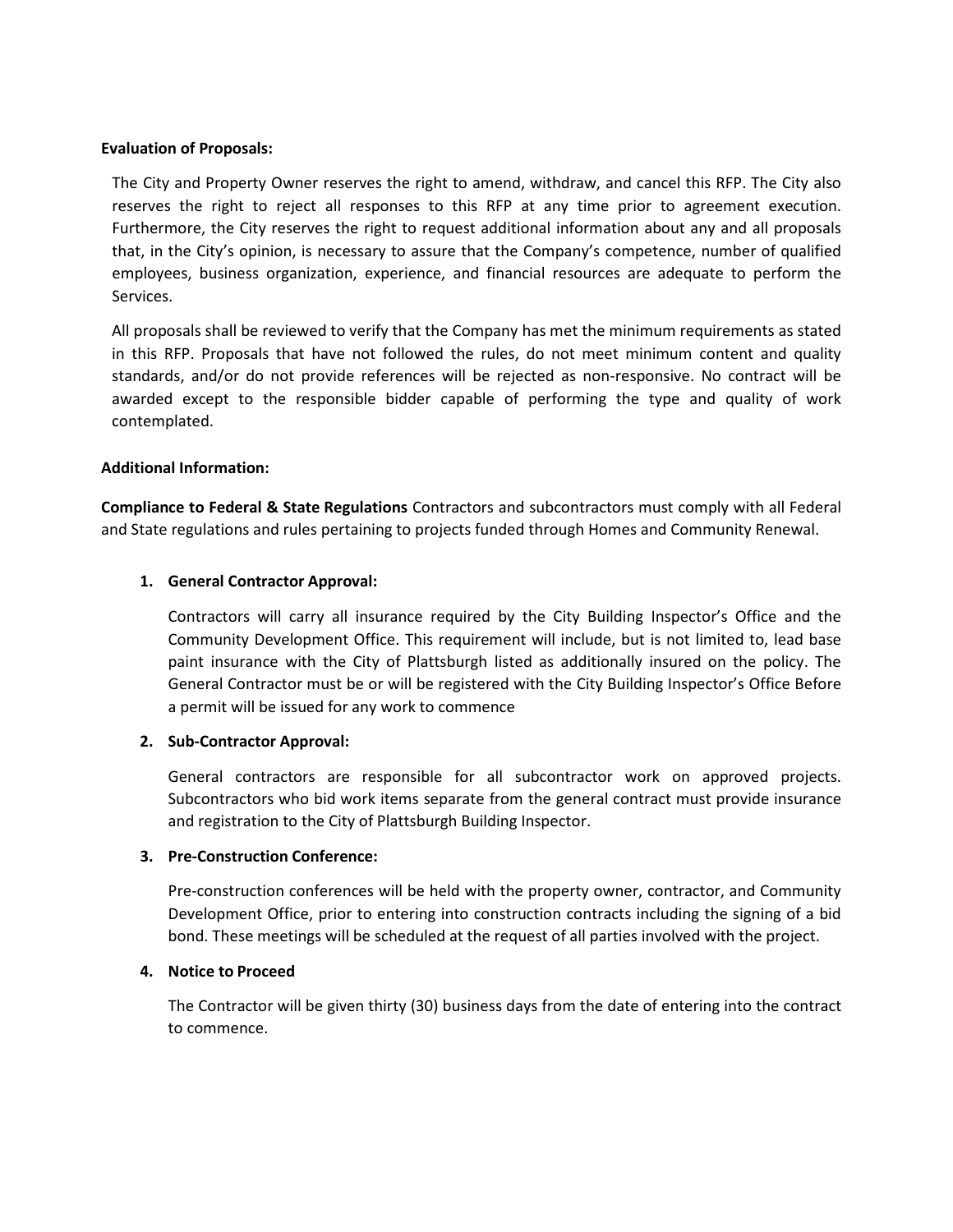# **5. Expenses**

The City of Plattsburgh is not liable for any costs incurred by any individual or firm(s) for the work performed to prepare its proposal or for any travel and/or other expenses incurred in the preparation and/or submission of its proposal or participation in subsequent interviews or presentations. Further, the City of Plattsburgh is not liable for any costs incurred prior to approval of the contract. The proposer shall not offer any gratuities, favors, or anything of monetary value to any official, employee, or outside consultant associated with the project for purposes of influencing consideration of a response to this RFP.

# **6. Hold Harmless**

By participation in this RFP process, Proposer agrees to hold harmless the City of Plattsburgh, it officers, employees and consultants from all claims, liabilities and costs related to all aspects of the selection process

# **7. Cancellation**

The City retains the right to cancel this RFP at any time, should it be deemed to be in the best interest of the City. No obligation either expressed or implied exists on the part of the City to make an award based on the submission of any proposals.